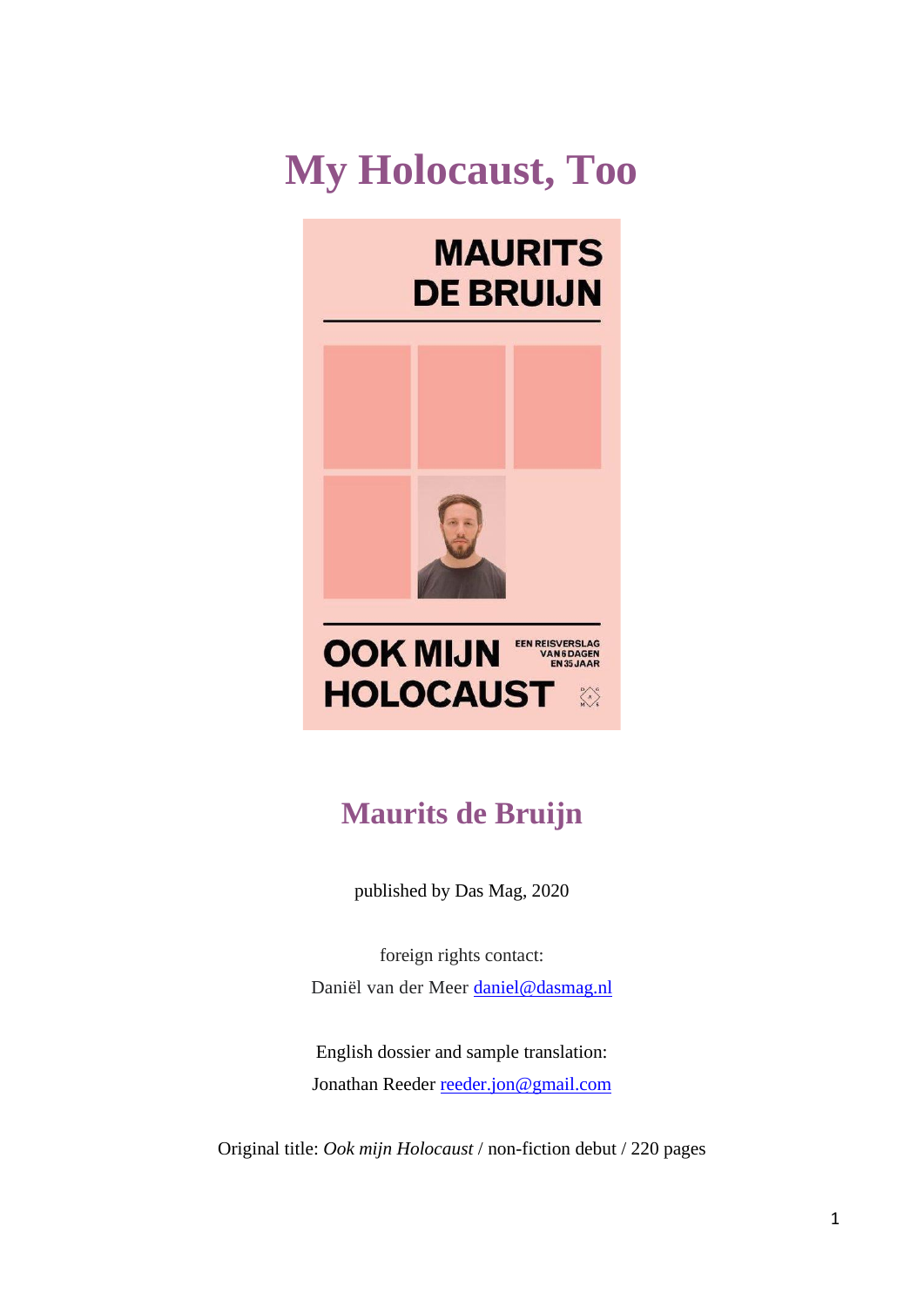### *A travelogue of 6 days and 35 years*

Maurits de Bruijn: thirty-six, author, queer, Jewish, raised in a Dutch Reformed household, sensitive, funny, fearful, flamboyant, brother of a young man who disappeared and son of a mother who as a baby was given to the neighbors when her parents and two sisters were deported to Sobibor.

Our life story is continually determined by others: genes, experiences, nature and nurture. In Maurits' case there was also a determinative trip to Israel, from which he returned a changed person.

*My Holocaust, Too* is a travelogue of that trip to Israel, but also of his life as a whole. A life in which the Second World War still resonates.

> *'I was twelve and still a believer. That belief was focused mainly on God, school, and the Spice Girls.'*

> > Press on *Ook mijn holocaust:*

'It circles around the question of what it means to be a person. A rich and sympathetic book.' *FRIESCHE DAGBLAD*

'Keen observations and understated jokes. A tender tale of a journey, a family, and a life.' *TROUW*

> 'A wonderful book. With lots and lots of humor.' MARGRIET VAN DER LINDEN, *M*



Maurits de Bruijn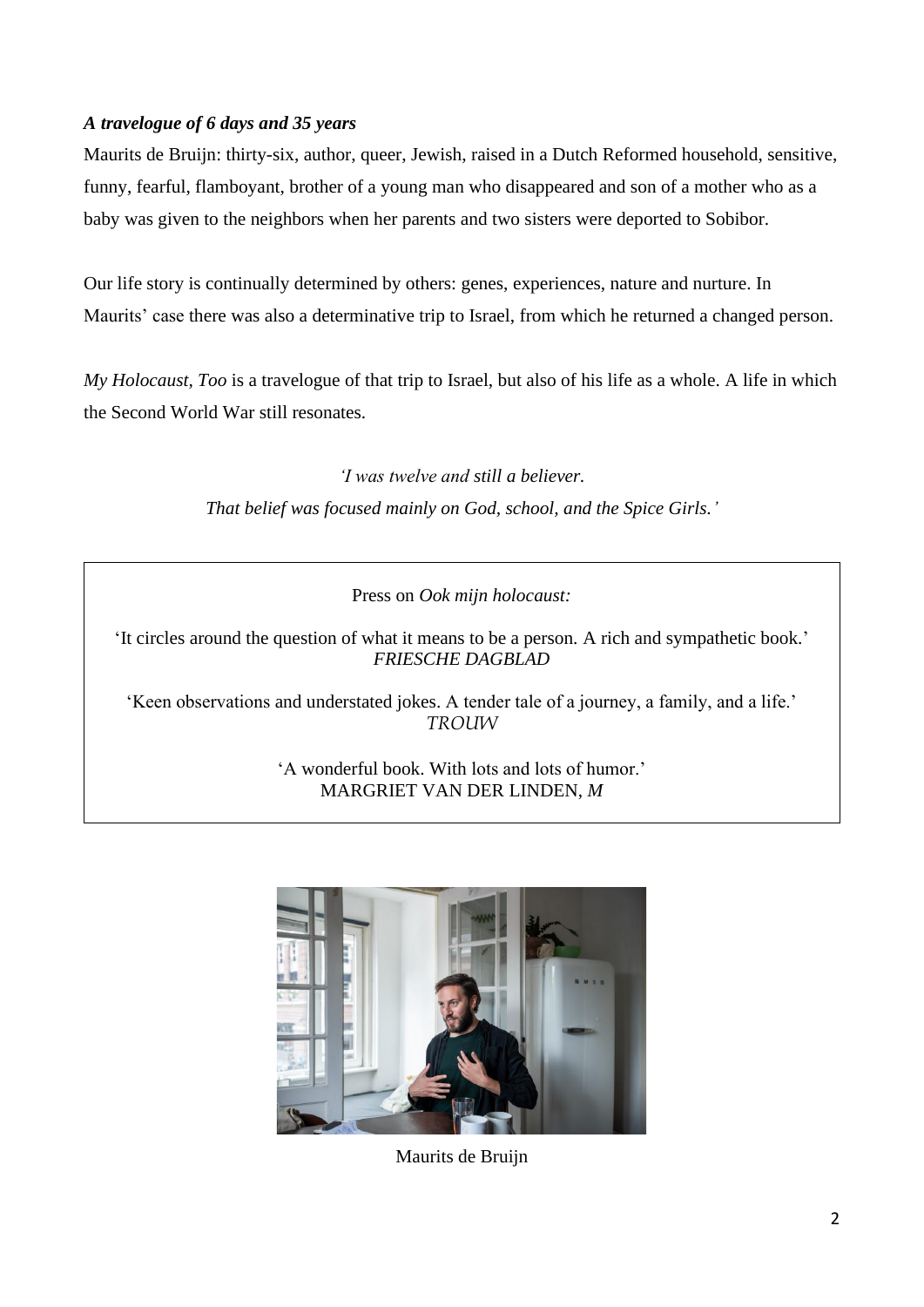I drive to my parents' house in my father's black Volvo. The car smells like car, the stick shift is fickle, there are pillows on the leather seats. My father is abroad, he's stranded there because of the virus. He's got issues with his lungs, it wasn't safe to fly and Spain is about to close its borders. Whenever my father is away, my mother almost always sleeps at the home of one of my brothers, the brother who stayed. He still lives in our hometown and is renovating his shed into a bedroom so our mother can stay there when she wants. He does more than I do; I think we both know this is how it will always be.

If my mother doesn't sleep at my brother's place, then she puts her heavy pillow on the back seat of her Toyota and drives to friends, where they've made up a fresh bed for her. On days when she doesn't want to bother my brother or her friends, she texts me, in her usual staccato style.

Time to stay here nxt wknd Let me know when Text me when you leave home

I drive into the town, past the vacant lot where the post-war church used to be and the new subdivision that has replaced my primary school. Recently I've come to appreciate the town's beauty. I lived here for as long as I haven't lived here, maybe the second eighteen years have erased the first eighteen years, which makes it possible for me to experience the town as a tourist.

I manage to parallel park on the third attempt, and start yawning. I always become uncontrollably tired as soon as I get back here. I don't know if it's that whenever I arrive, I give in to an exhaustion I would normally suppress, or if the fatigue hits me because coming back here is a chore, because there's always something expected of me.

Maybe I'm tired because I've caught the virus; this is also possible. When I said to my mother that maybe dropping by might not be such a good idea, she dismissed my concern: 'I've got plenty of vitamin C in the house.'

The back door is locked. My mother has done this since we left home. I just can't get used to it, don't even have a key. Through the wall-to-wall sliding doors, I see my mother sitting on the sofa, I know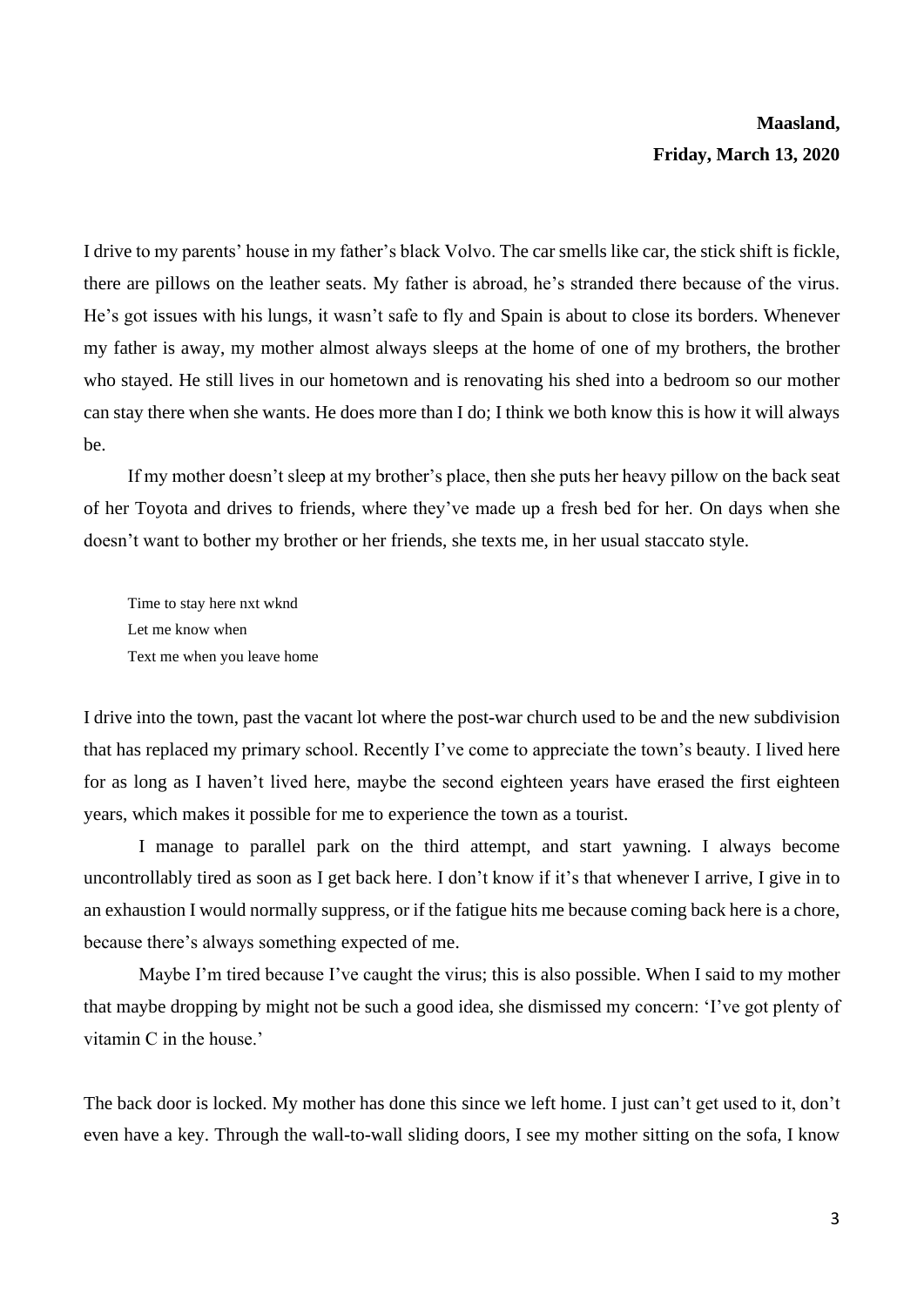she's watching Netflix. Any series she gets totally absorbed in, she calls a 'film', probably because of the high-quality production.

She's sitting only a few meters away, but doesn't hear me call out to her, knock on the glass door. So I dial her number, she looks at her phone, turns around, sees me, and laughs. The house has taken on a different smell since I've left home. Of fireplace and Windex. Nor is the furniture the furniture I grew up with. The floor tiles of my youth were square, twenty by twenty centimeters, brown and beige, with a rough groove in between them that chafed if I ran my hand over it. I remember the floors and rugs of my youth better than the stuff that stood on them. Since the makeover, the floor is white marble. My mother has bought mangos and avocados, because she knows I like them. She asks if I want to smoke.

We do that in the utility room, where the deep fryer has been replaced by an air fryer. A few years ago, a smoking ban was imposed on the rest of the house because of my father's lungs. Next to the antique chest there's a large, blue apparatus that filters the air. It turns on automatically when it senses meat on a griddle or when we light up a cigarette in the next room. Sometimes I think my father's heartache has nestled in his lungs.

Until last year, the utility room's walls were lined with cards. This was one of my father's projects, but lately they got so many death announcements and so little else that the place started getting morbid. The cards have been removed and the walls were painted. Cream-white.

My mother is wearing a sweatsuit, she looks good in it. It was expensive, she says. Way too expensive. 'Pity my hair's such a mess.' She needs to go to the hairdresser. As we leave the utility room, my mother asks if I would do something for her on the computer.

'I'm supposed to get money from the NS, but I don't know how to go about it.'

My mother will get money from the NS, the Dutch Railways, because during the war the company got paid by the Nazis for deporting Jews, Roma, Sinti, homosexuals, and resistance fighters. At least, if the Dutch people themselves didn't pay their own way. For my grandparents and their two daughters, the train tickets to camp Westerbork cost five guilders per person.

In total, the Dutch Railways earned some two and a half million guilders on the war. After a three-and-a-half-year legal battle waged by the former Ajax team physiotherapist Salo Muller, the courts agreed to compensation. So since August 2019 it's possible to file for damages, although there's hardly anyone alive anymore to claim them.

'I should be getting a bundle, you know. I'm pretty sure it's a lot.' My mother always takes the optimistic approach with things she doesn't know.

I am uneasy as I go to the Dutch Railways website. Nowhere do I see a button that says 'Holocaust victims'. I google the name of the commission that oversees the damages and find a link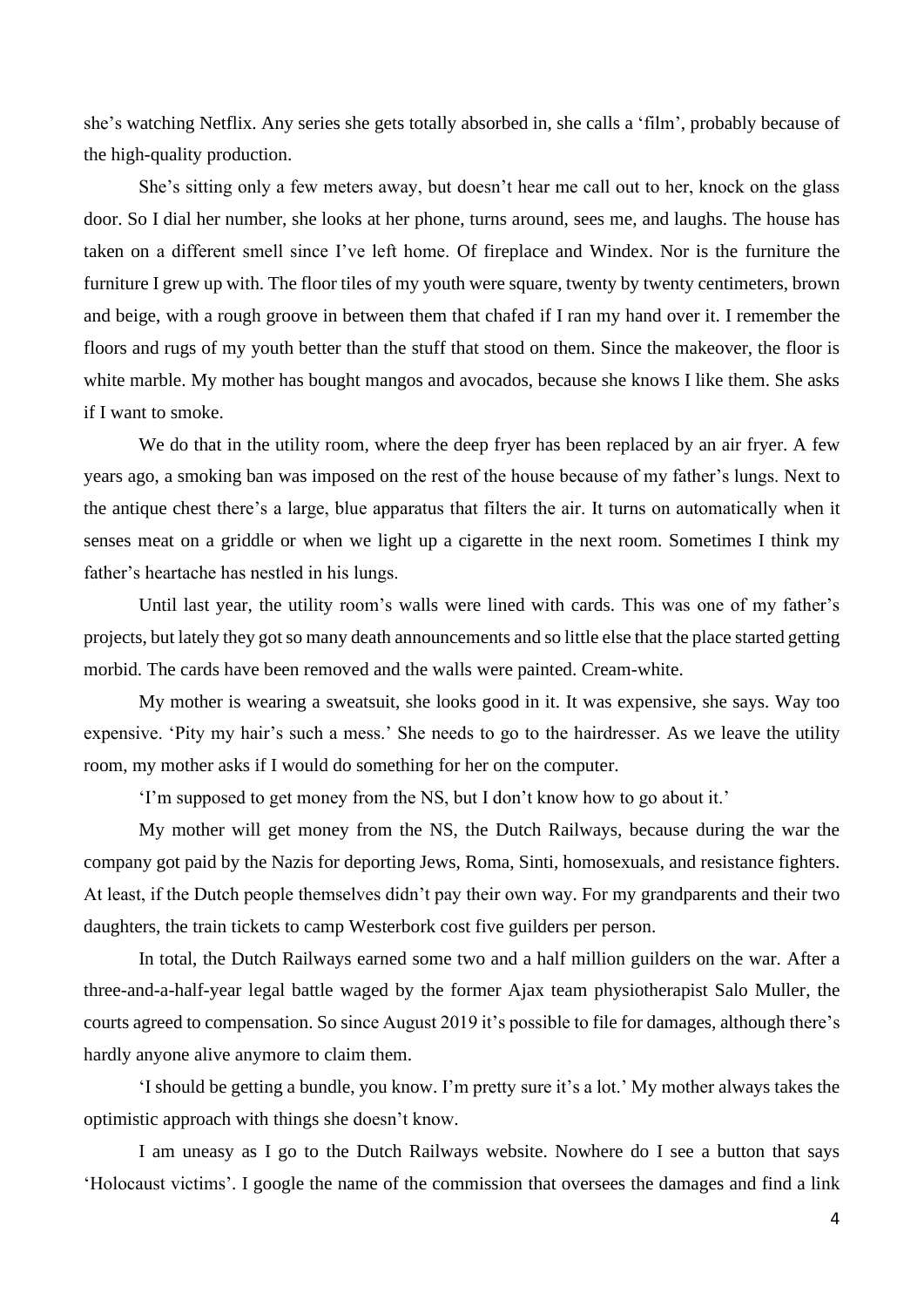to a sober, black-and-white website. My mother goes off to cook while I download and fill out the form. As she walks past, she grasps me by the shoulders and says, 'If we get it, I'll buy you a new sofa.'

According to the settlement, there are gradations when it comes to how much suffering one has endured. You have suffering, and you have suffering. An applicant who was interned in a concentration camp gets more than someone who stayed behind. The stay-behinds are then divided into widows/widowers and children. My mother falls under this last category. She doesn't get as much compensation as she thought, but if she's disappointed, she doesn't let on. My mother will receive 7500 euros for the deportation of her mother and 7500 euros for the deportation of her father. For the deportation of her two sisters, my mother gets nothing. In the case of elderly applicants, the commission will strive to process their claim quicker. I tell my mother she is probably too young for this.

We are in agreement, my mother and me. It is absurd that one of these days, 15,000 euros will appear in her bank account as compensation for the deportation of the family she was born into. The presumption that money should be comforting is more of an insult than an apology. Maybe this is not their intention; if it's that the NS has to pay back the money it earned seventy years ago, then these reparations are meant to right a wrong. But this particular injustice is part of a chain of other injustices. Setting it right is futile. This gesture does not demonstrate an understanding of the pain, but rather underscores precisely how irredeemable and intangible that pain is. Lose your family and get a sofa in return.

On the table is an exaggeratedly perky mug, trademark 'Blond', full of old tea. Aside from this tableware, my mother has pretty good taste. She realizes the mug gets no attention. So she intentionally takes it out of the cupboard and fishes for compliments.

My mother's mug reminds me of another unnerving specimen. I recently house-sat for a friend of mine for two months. I borrowed his life: ate breakfast at his kitchen table, cooked on his gas stove, slept in his bed, watered his plants, read his books. In the right-hand kitchen cupboard I came upon a white coffee mug with a swastika on it. Not the innocuous kind, not a Hindu or Buddhist one, but a genuine Nazi swastika. I took the mug out of the cupboard and looked at the bottom, saw the *Reichsadler*. I knew that my friend was not a Nazi sympathizer. I knew that he, like so many other millennials, was fond of irony. Moreover, we knew each other from art school, and our education there drove plenty of students to break the rules. And yet, that mug drew a line between him and me.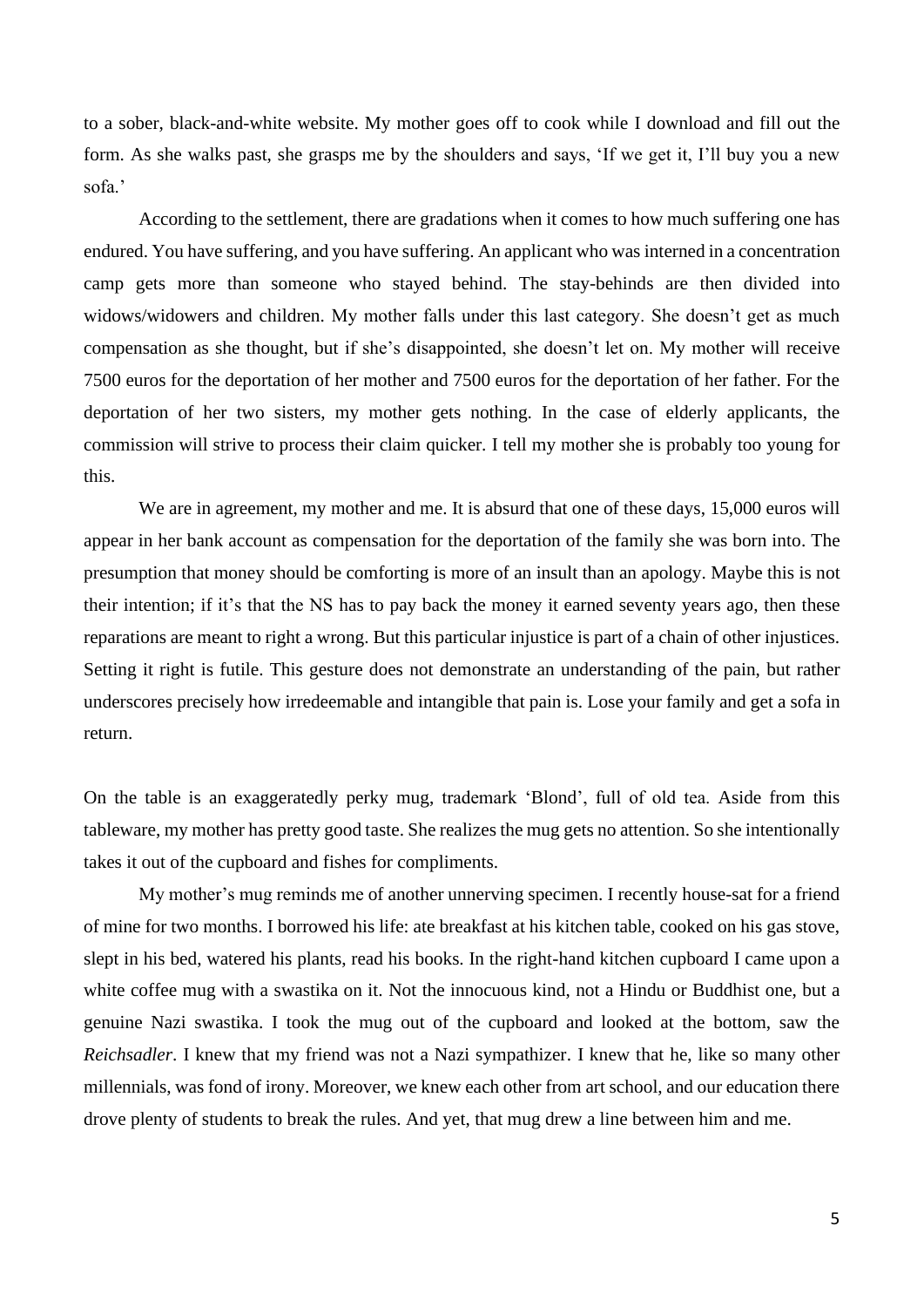When I mentioned the mug to a visitor, showed it to her, and told her how repugnant I thought it was, she took the Nazi mug and without hesitation smashed it on the tile floor of my interim home. I laughed before getting out the dustpan.

Soon thereafter, the owner came back from vacation. I told him about the visitor and the mug that couldn't be glued back together. The friend shifted in his chair, blinked a few times.

'You know I'm not a Nazi, right,' the friend said. 'But I did buy it. Online. It wasn't cheap, either. I'm not 100% sure, but it was supposedly an original.'

The mug intrigued him, because it symbolized an ideology that couldn't possibly have the same significance in his kitchen cabinet as it did in its day. The fact that symbols even existed that could carry so much clout, or in whose name so much could be executed, gave him a kind of thrill. And indeed, it was an ironic purchase. He ironically went to a website where he could exchange ironic euros for an ironic package that arrived a couple of weeks later, and he would ironically show it to his ironic friends.

'I didn't think it would bother you,' said the friend.

'Neither did I,' I replied.

'Funny, actually. Because I know about your family. About your mother.'

I should have made it clear to the friend right then that the story wasn't only my mother's, but mine, too. I shouldn't have waited till that day to say it, I should have said it long ago. I should have been making this clear all along, ever since I was young. And, says my psychologist, I have to learn to set boundaries. My psychologist is right about this.

The story of the Holocaust has been told countless times; it has been entirely absorbed as an essential element of our national identity. The story is showing wear-and-tear, it has evoked aversion and fatigue, it has allowed fascinations to sprout. The film industry, world literature, and education have served up hundreds of thousands of hours of Holocaust stories. This specific element of our history has been validated as an unequivocal tale of good and evil. It seems to be that absoluteness that invites resistance, incites people to challenge the boundaries of good and evil. Nobody wants to be told what to think or feel. Nobody wants to buy into an absolutist view of the past. Things dished up to us in bite-sized portions must be tested. Political correctness must be defied. With coffee mugs, if need be.

'You want me to pay for the mug?' I ask the friend in whose house I stayed for two months. 'Nah,' he said. 'Never mind.'

Holocaust fatigue. This term exists, as does the philosophy behind it. I can't say this to my mother, just as I cannot tell her about the mug, cannot tell her that her pain is being overtaken by the zeitgeist,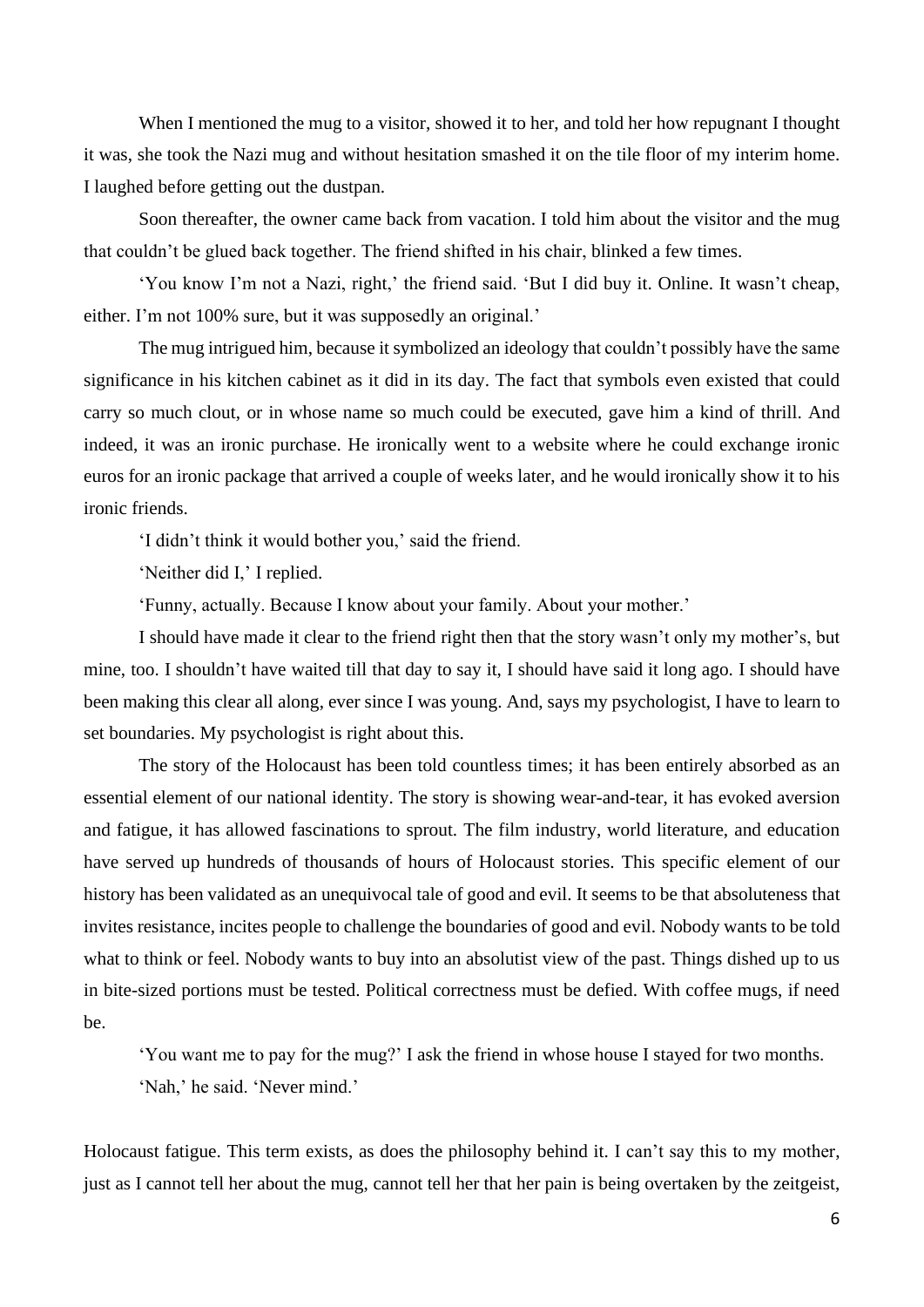that there are people who have lost interest in Holocaust victims. That there is a generation for whom '40-'45 is no more than names on street signs and grainy black-and-white photos. But what my mother went through, still goes through every day, happened in color, happens in color.

As a response to irony and to the seventy-five years' distance between then and now, not only does my mother's story need to be told, but mine does as well. Now, while my mother is still alive, still capable of buying ugly coffee mugs and preparing absurd amounts of food when I come to stay.

Today, it's home-made shawarma. There's also cauliflower, potatoes, mini-pizzas, lentil soup, and beans. She can't leave it at just one meal, there is too much love.

I do not tell her about the Nazi mug. I tend to want to spare her, and I give in to that, but I do say I think the Blond mug is hideous.

'Well, I like it,' she says. 'Yes. I really do like it.'

'Does it worry you, Mom, that virus?'

'It'll be all right in the end, won't it?'

'Yeah, I think so, too. It's all so weird, Dad with his lung troubles and you not being able to be alone. What a hassle, those two things, now of all times.'

'Oh, for me it's been a hassle for a while.' My mother drizzles a rivulet of garlic sauce onto her plate, says offhandedly how delicious it is, that she could eat it all day. She has her own peculiar way of communicating, but I've had lots of practice, I see her expression change and know a new thought has entered her mind. 'I saw a photo somewhere,' she says, 'and in it, I'm a kind of toddler, maybe two years old. And I'm sticking my hand in the air.'

'I've got that photo, Mom. It's at my place.'

'Oh yes,' she says, 'so it is. Well, in that photo I'm reaching for the air, because I'm so glad to be outdoors. I had been outside before. In the playpen, they had put it in the yard in the sun. And someone walked past and said: *that is a Jewish child*. And in went the playpen, for good.'

Even years after the war, people reminded my mother of her time indoors.

'Here in Maasland, people stared at me and called me a Jew. And when they did, I'd think, *oh yes, that's true, isn't it.* I kept forgetting I was Jewish.'

It makes me think of all the times as a kid that I was called 'girlie' or 'homo'. Back then, I often thought, *that's true, isn't it, I'm different, I don't belong*, like when walking past a mirror can suddenly remind you of your new haircut.

My mother never told her parents about being called names. Just like I never told her or my father about being teased at school. Maybe she unwittingly taught me that self-reliance, that eternal sparing of others, that swallowing of your pain.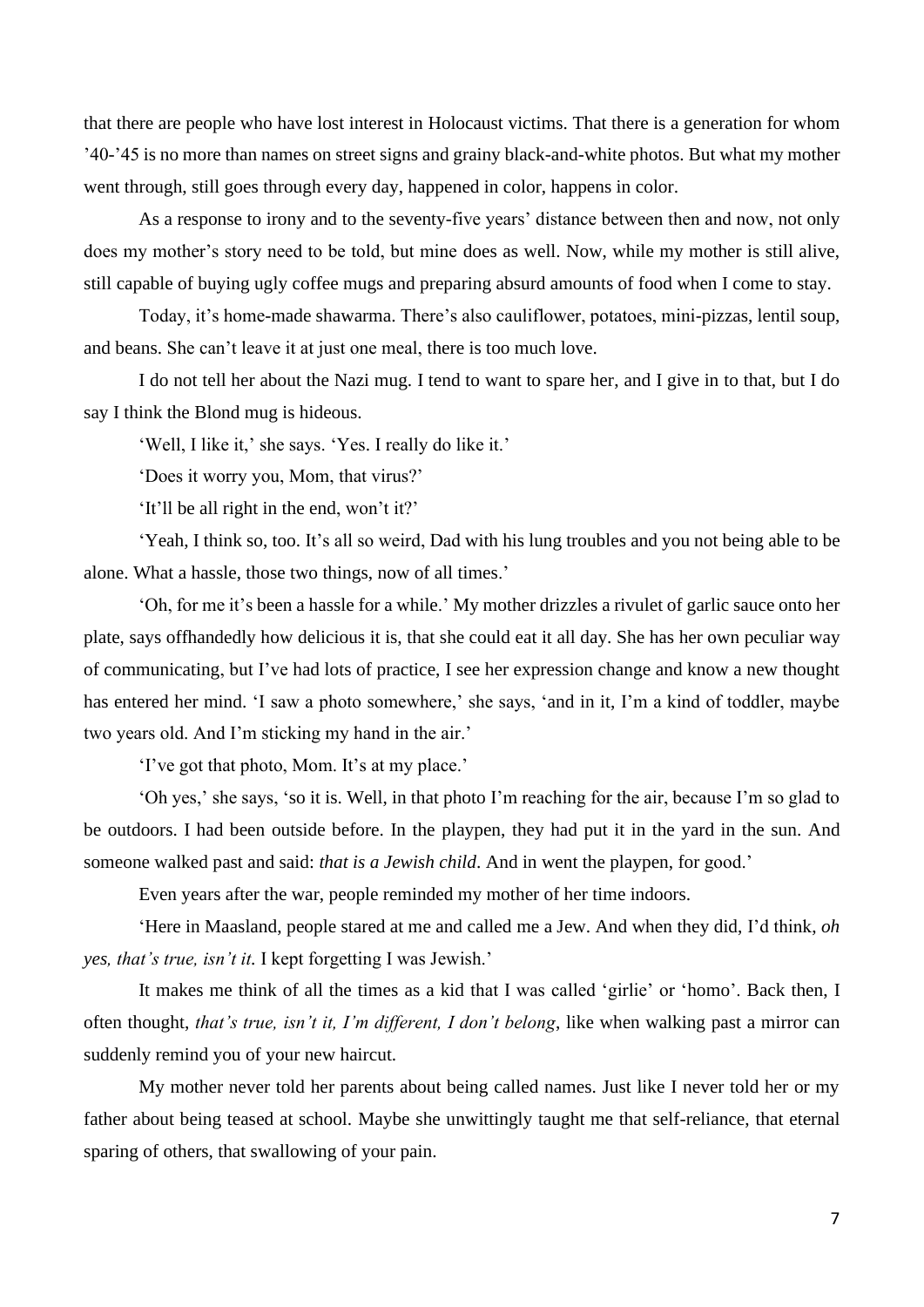A confrontation with her Jewish identity was a confrontation with the inexplicable, with pain. In my eyes, too, being Jewish meant war, exclusion, hate, deportation. The word itself was interlaced with an immeasurable grief that I did not claim but that I stood next to, grief whose lap I sat on, that I tried to comfort, that was my mother's. Until I was twelve, when the realization began to unfurl that everything that happened to my mother had left its mark on me.

'Do you know when I first felt Jewish?' I asked. My mother looks through her glasses at the cauliflower, slides a floret onto her plate.

'When your nose started growing?'

'Then, too. But even earlier. In Israel, when I went there with Dad. When I was twelve.'

In those six days I discovered that I had a place in the world that had already been determined, that a narrative existed in which not only my mother is Jewish, but I am, too. During that fall break I learned that there was more to being Jewish than victimhood; a complete Jewish culture opened up before me. Those six days marked the beginning of a self-examination that apparently could not take place in our family home and made clear that the war did not end with my mother. There, in Israel, I began to realize what impact her history had on me.

I have a bad memory. None of us has a good memory. They say that's a symptom of a trauma. Whenever our family talks about the past, we're almost never capable of getting the story completely right. But those six days are an exception, they are still very clear in my mind. I can easily recall my twelve-year-old self, as though right then there is a gap in time. By looking back, I hope to discover where my mother's story ends and mine begins.

People think they know the war, some people are even tired of it, without understanding what it inflicted. If I don't manage to figure out my pain and make it known, then no one will know it's still festering, and the generations that come after me won't know what hit them when, in *their* body, too, the Holocaust wakes up.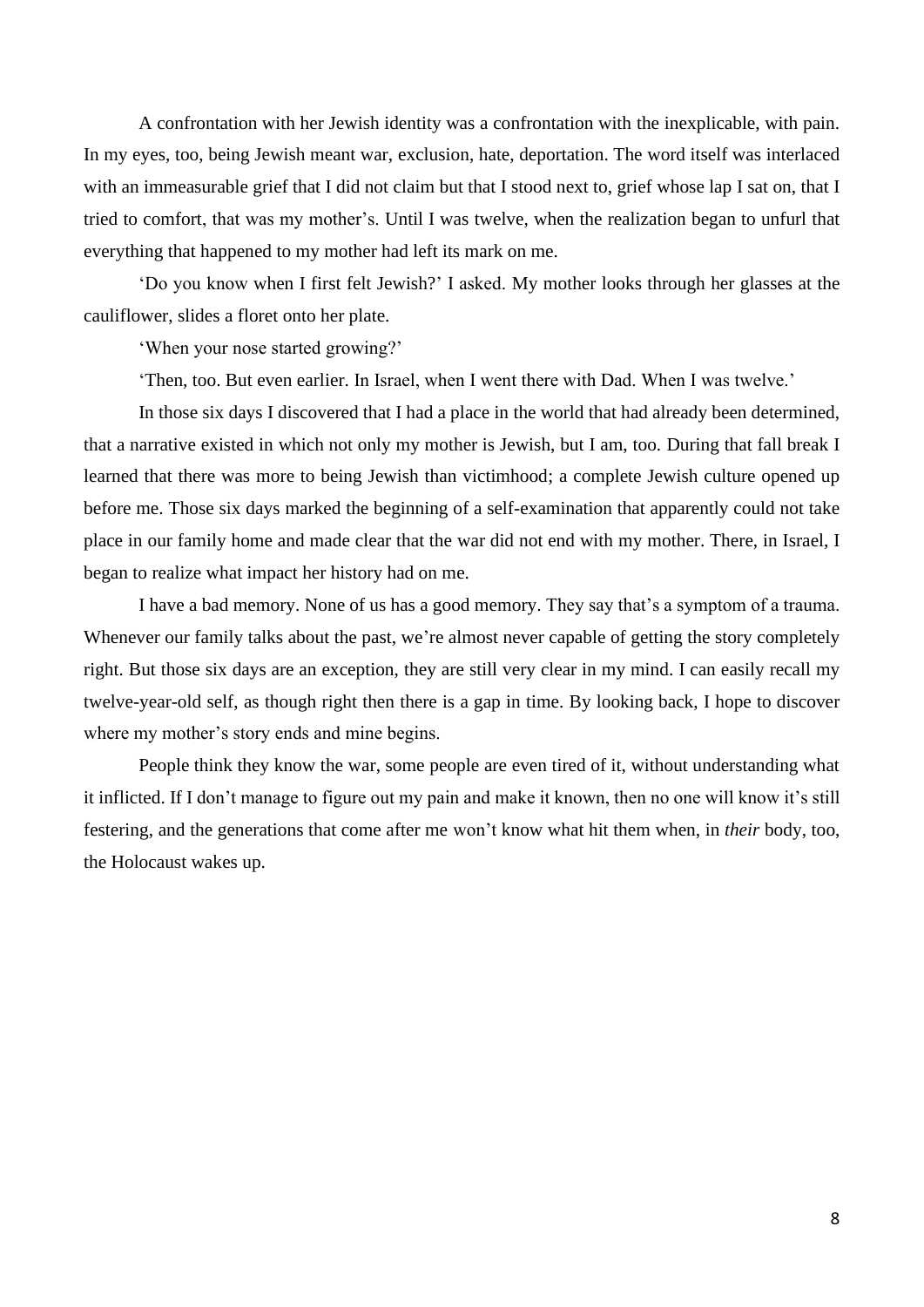This story has more than one beginning. I'll begin with my beginning, on:

## **Maasland, Friday evening, October 18, 1996**

I was twelve years old and still a believer. That belief was focused mainly on God, school, and the Spice Girls. I was an extremely conscientious student and packed my schoolbooks in the suitcase I shared with my brother whenever we went on vacation.

This time I had my own bag. I brought not only my math books, but history as well. The suitcase was not big. True journeyers traveled light, my father believed. He taught me to roll up my clothes rather than fold them, that way you could take more with you and they wouldn't get wrinkled. I had to force myself not to unpack everything immediately to see if he was right.

Outside, Westland glowed with the lights of the huge greenhouses surrounding the town. At night they turned overcast skies orange. Sometimes during the winter, the sky was brighter after sundown than during the day. It drove the animals crazy. Maybe the people, too.

It was the first trip my father and I took alone. He had taken this kind of trip before with my brothers. They went to Paris, or Austria. My trip came later because when you're the youngest, everything comes later.

Tomorrow was the big day. Ria would give my father and me a lift to the airport. Ria was a woman with green teeth, but it was a pretty shade of green. She was a friend of my parents and would drive us from the town to Schiphol in her old car. My father would wake me, but if I stayed awake, that wouldn't even be necessary.

The upcoming trip made sleeping impossible. But if I'm honest, I made sleeping impossible for myself every night by running a nightmare scenario in my mind.

As soon as I got into bed, I would count how many steps my bunk bed was from the door. Then I would trace in my mind the route from my bedroom door to the entrance to the house. Back door, kitchen, hall, stairs, my door, step by step, the faceless intruder came closer. He had a gun or knife with him, the weapon varied per night, sometimes he was empty-handed.

I lay in bed, watched as he grasped the handle on our back door and stepped over the threshold. That door was never locked, not even at night; that's the kind of trust we had in the town.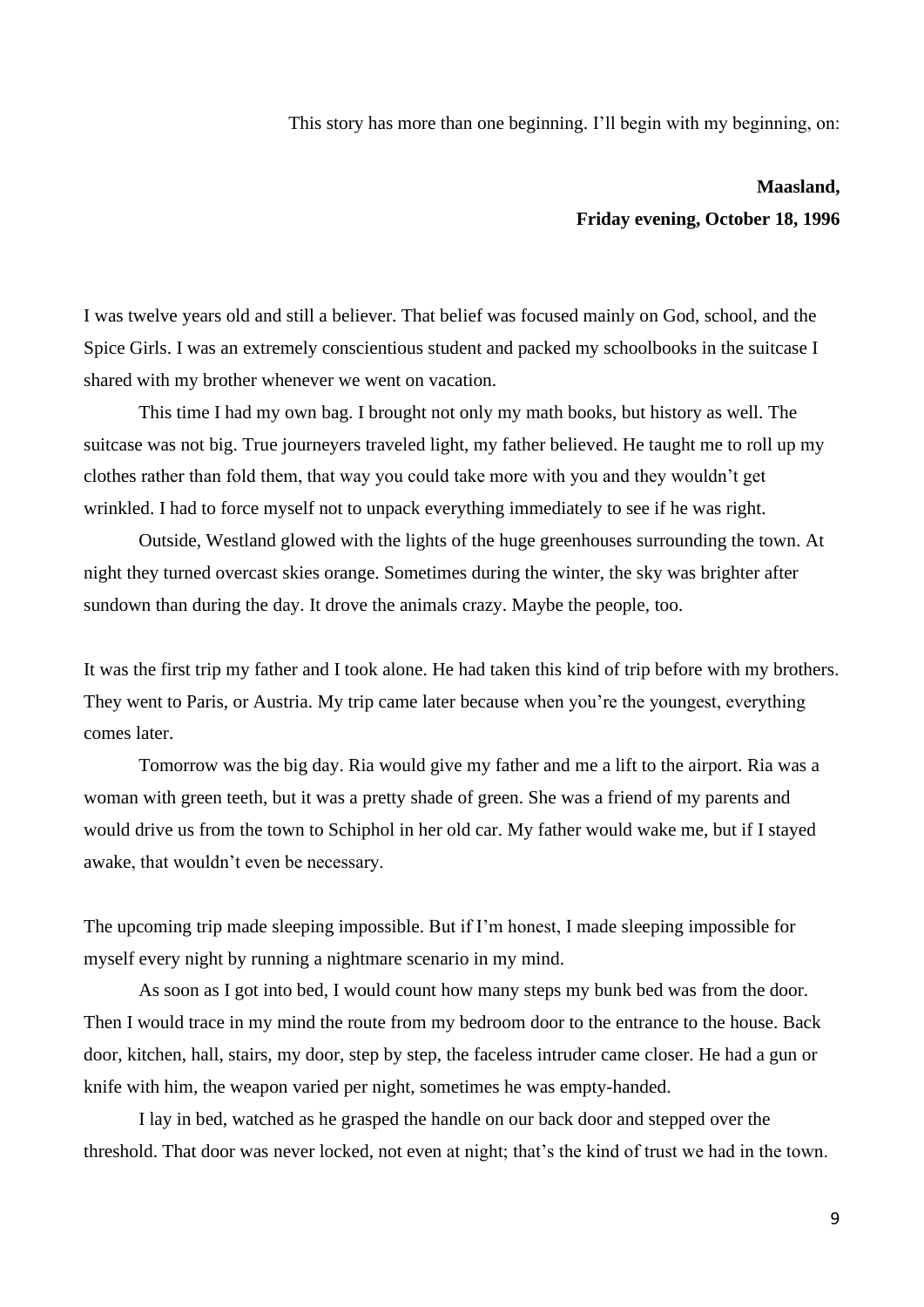Every night, the faceless man walked down our carpeted hallway, determined to massacre all the members of our family. There were various ways he could do this, depending on the murder weapon and the route he chose. In the best-case scenario (for me, anyway), the faceless man would go not one, but two, flights up. That is where my two older brothers slept, each in a room taking up half the attic. To the left was the eldest, the brother who would leave. He was tall, taller than my father, which I thought was pretty selfish of him. It was a direct assault on my father's authority. The brother who would leave was invincible, but a brooder, too, he had other people's best interests at heart and constantly listened to music. In the room to the right was my next-to-eldest brother, the brother who also felt it. He was the gentlest person I knew. The brother who would leave was his idol. Within the family, these two brothers were friends, as though they knew each other from somewhere else.

If the faceless man were to attack my two older brothers first, my parents would hear the ruckus and be able to subdue the faceless man. Then we would all survive, and years later would laugh about our narrow escape. I could easily picture that, because in our messy family, we laughed a lot.

If the faceless man did not go up two flights, but just one (which I felt was more plausible) then my scenario branched into two subscenarios. The most disastrous one by far was the variant where he first went into my parents' bedroom and would shoot them from the doorway, through the down quilt, so that the flowers on the quilt cover would turn dark red. Without parents, I knew, we were goners.

In the second subscenario, the faceless man would enter the bedroom of the brother who stayed, the third, incredibly energetic child who stood apart from the rest of the family, not least of all because problems just seemed to glide off him. The brother who stayed might even be quick enough to evade the faceless man's knife slashes. He slept in the room we shared until recently. He and I did not really jell: the brother who stayed moved so effortlessly through life that alongside him I felt hopelessly incompetent.

The brother who also felt it was older than the brother who stayed, but was closer in character to me, because there were moments that I saw my fear reflected in him. Often, he would come downstairs at night to ask if the brother who stayed would switch beds with him, so that he, the brother who also felt it, and I could spend the endless, fearsome night together. He exhausted me with chitchat until I had to beg him to go to sleep, at which point he would reassure me that I could rest by simply lying still. This happened without exception whenever there was a thunderstorm and the shutters on my bedroom window would slap against the house with every gust of wind.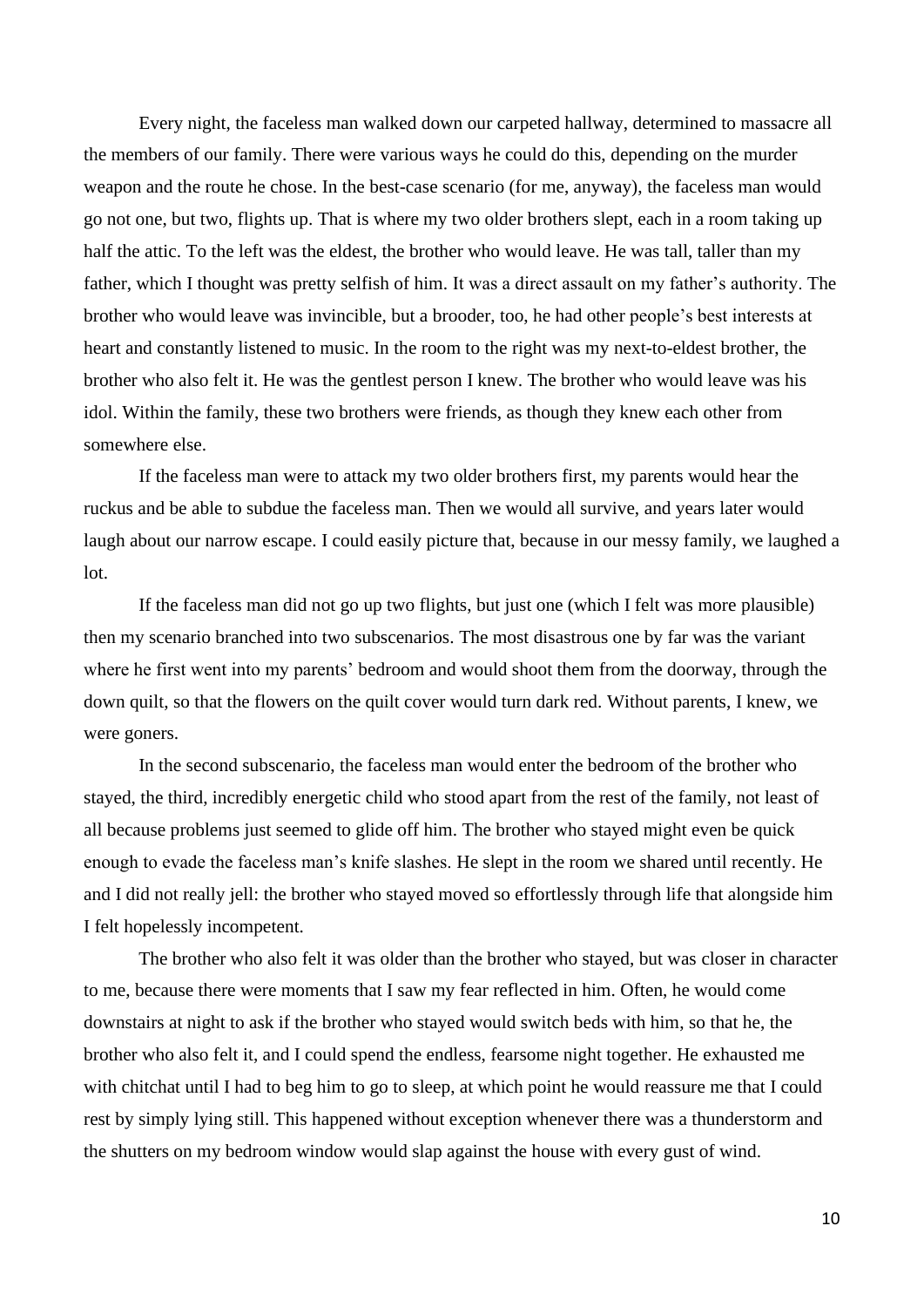There was a sort of competition between the brother who also felt it and the brother who stayed that did not occur in the rest the family. The brother who stayed was younger but shrewder, keener, less wavering than the brother who also felt it, and as such gave us both the feeling of being losers. At least, if you ask me.

If the brother who stayed could get away and raise the alarm, we could trap the faceless man in his bedroom, call the police, and wait downstairs on the sofa in our pajamas for them to come.

And then the last, most plausible, and for me the worst subscenario: the faceless man would open my bedroom door first. Most plausible, because my door was right at the top of the stairs. I was convinced I would be defenseless against his strangling hands. I was the youngest and by far the weakest of the family. The only hope I had in this scenario was that I would make enough noise to rouse the family and that they would come running to my tiny room and strangled the man while he was strangling me. I lay there hoping for this, the night before my father and I traveled to Israel. I lay there every night hoping for exactly this, while the Spice Girls watched me silently from their poster and God kept his distance.

#### *English translation © Jonathan Reeder 2021*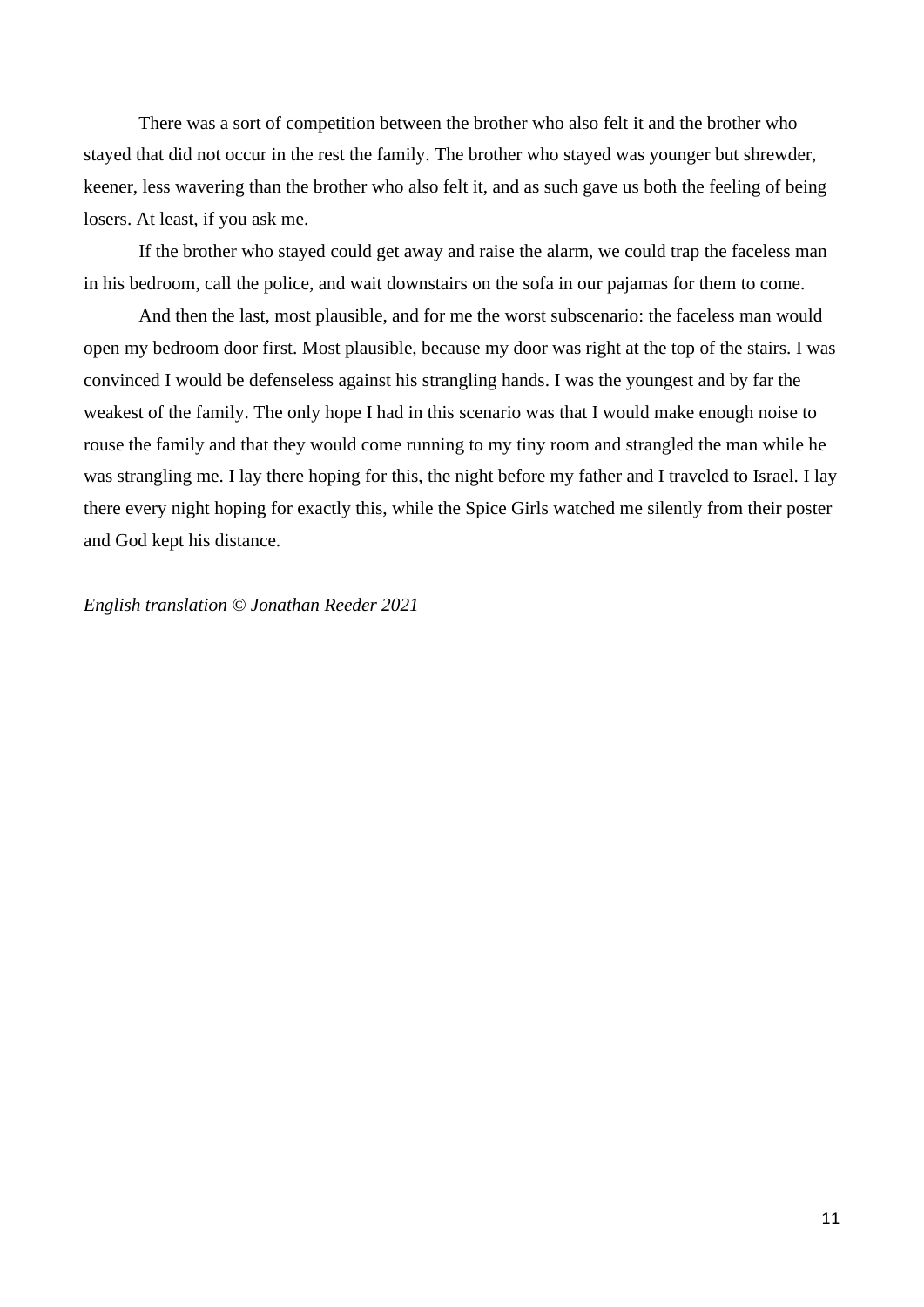#### **"Holocaust pain is still very much there"**

Maurits de Bruijn on *My Holocaust, Too*

14 June 2020, Martijn Tulp in *Winq* (Dutch queer lifestyle magazine)

**Maurits de Bruijn's third book,** *Ook mijn Holocaust***, appeared earlier this year. In what is being called his non-fiction debut, De Bruijn (35) talks about his mother's extraordinary past, and the effect it had on the family and himself.**

In *My Holocaust, Too*, we learn that Maurits de Bruijn's mother, the youngest of three daughters, was born to Jewish parents in the middle of World War II. When her parents and sisters were deported to Sobibor, she—still a baby—was whisked into hiding with neighbors who promised to look after her. She eventually ended up being taken in by another family in Maasland who would shelter her for the duration of the war. When visitors came around, the baby was hidden in a drawer under the stairs. As an adult, this trauma has had an impact on her everyday life: she suffers from anxiety and is uneasy being alone. She has a particularly strong bond with her youngest son Maurits, but also passed her wartime trauma on to him. The book also deals with Maurits' discovery of his own identity as a Jewish man, and his relationship with Israel.

## **Why is this being called your non-fiction debut? Wasn't your first book** *Brother* **about your brother who disappeared?**

'In *Brother* I didn't really try to be faithful to reality. The book doesn't go into where my brother disappeared, under what circumstances, or when we last had contact with him. I made it into my own story, even though it's based on real-life elements. But then, *My Holocaust, Too* isn't your standard non-fiction book either. These genre categories aren't that important to me.'

## **You share intimate details about your family in the book. Did you clear this with them beforehand?**

'The book does contain a lot of intimate things about our family, particularly my mother, and, to a lesser extent, about my father and brothers. There was no other way to tell the story: its origins had an effect on the entire family. I'm not afraid to show my vulnerable side when I'm writing. But having to reveal things about someone else—this, I find harder. Of course, I wanted to avoid causing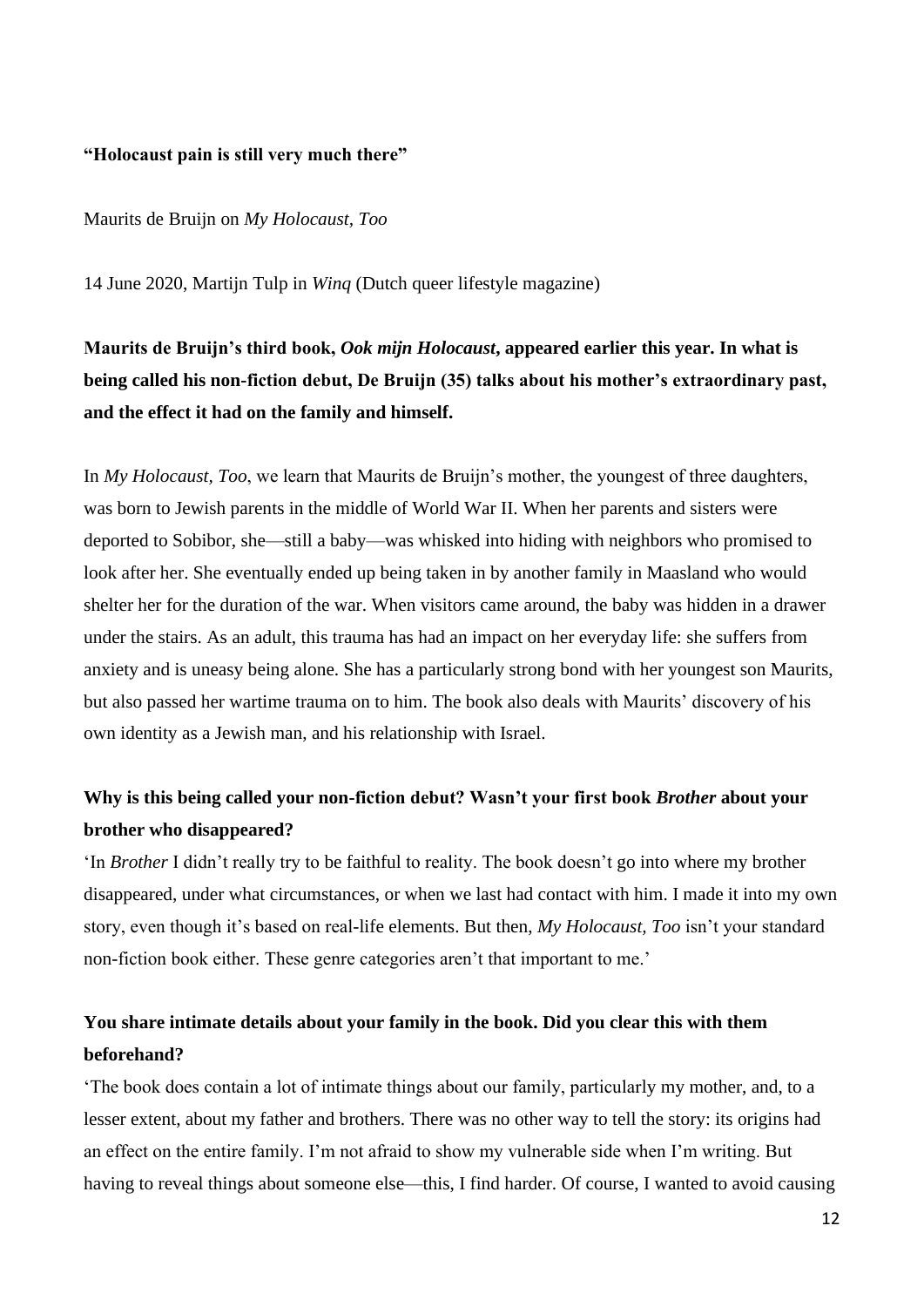any sort of strife or alienation within the family. I asked for, and got, my mother's permission for this project. Everyone in the family read it before it went to print and had veto rights. But it's not like I've thrown my family to the wolves.'

#### **How did your mother react after reading the book?**

'My boyfriend and I were there when she read it, which was good. She read it twice. At first, fortunately, she laughed a lot. Much of the book's humor is hers, the way it used to be at home. She also said right away that she realized her shortcomings as a mother. That surprised me: I mean, I thought it was already pretty clear. The relationship between me and my mother was so different than what I observed with friends or cousins.'

#### **She wasn't aware of how much she leaned on you?**

'No, it was a real revelation for her. It's not that cut-and-dried, though: I'm the youngest [of four sons], and my mother and I happen to have a very strong bond. We really gravitate toward the other. Within the family, there were always jokes about us being in cahoots. But the point is to see a parent leaning so much on her child, rather than vice versa.'

## **You're also open about your own anxiety disorder, and you write about things you hardly even share with close friends. Was it difficult to be so open?**

'During the writing process I didn't give it much thought. But many of my friends weren't aware of this side of me. If I could write a book that no one I knew would read, I'd jump at the chance. I don't tell these things in the book to grab the spotlight for myself, but to raise more universal issues. I think that only for my boyfriend there were no surprises in the book. I'm so glad that there's at least one reader who that counts for. Otherwise I'd have felt incredibly dysfunctional.'

## **Your book is also about your Jewish identity. How do reports of an increase in anti-Semitism in the Netherlands make you feel?**

'Personally I haven't experienced it myself, but I do feel responsible for the anti-Semitism that others experience. Writing the book is related to this, because I noticed how many people frame the Holocaust in whichever way suits them. Often for political advantage; or it gets injected into the societal debate, usually as a means to achieve something else, to draw parallels, or for the shock factor. For that reason, it's important for me to tell my family's story.'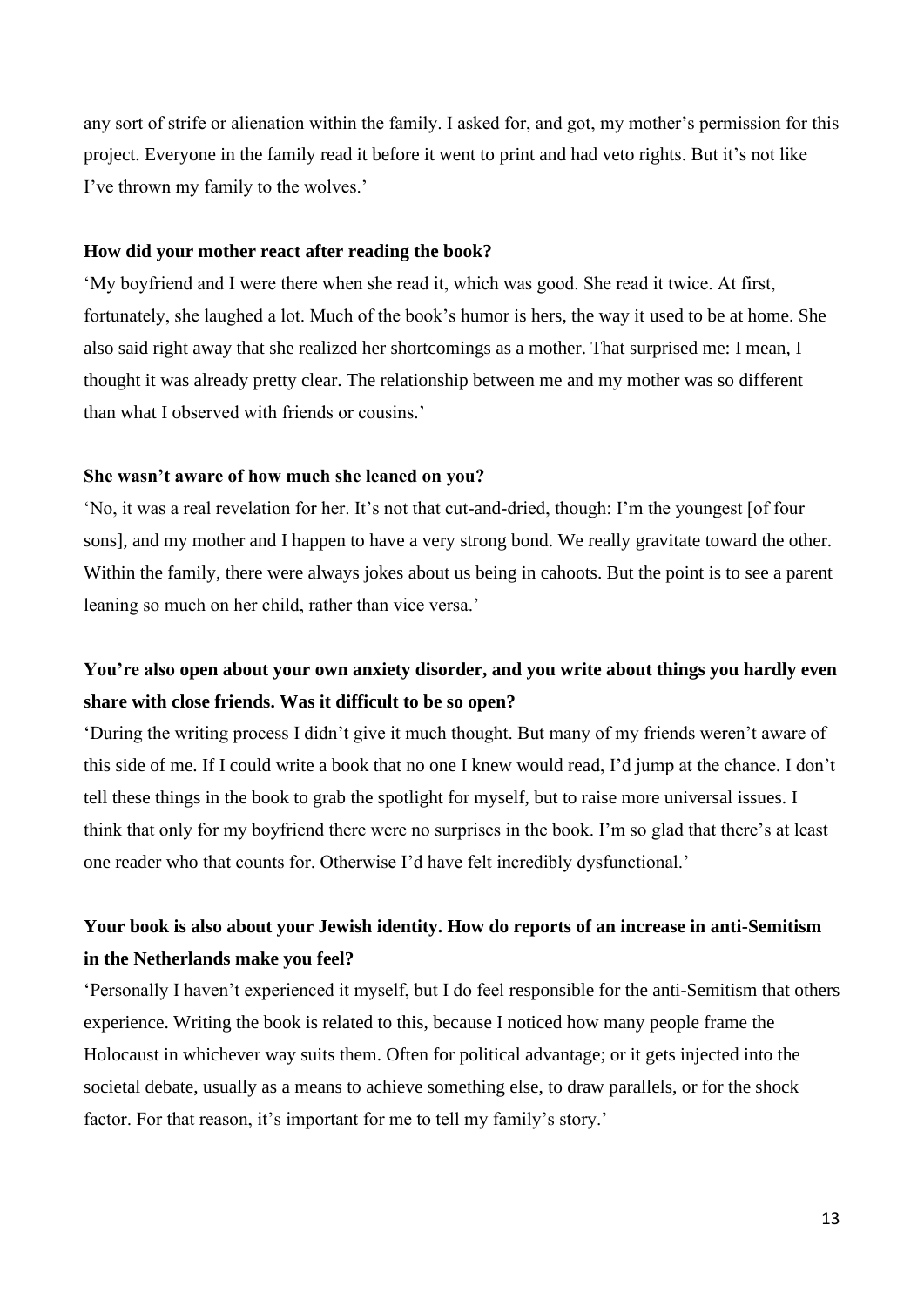## **The Holocaust era is gradually receding in time. In your book you write that war traumas are genetically passed on to subsequent generations. Do you think this helps emphasize the urgency of keeping the memory of the Holocaust alive?**

'You can't just put the five years of the Holocaust under a bell jar and call it quits. But this seems to be the general attitude: society wants to move on. It's like when someone grieves for a loved one: at a certain point, friends and family want to get on with life. Of course, there are organizations that focus on keeping the memory alive, but it's mostly about the memory of a particular period in our country's history, about what the nation as a whole went through, and not so much the individual groups that were affected in their own specific way. It's less about the fact that the suffering certainly in my mother's case—is still very much there.'

#### **Hence the title?**

'Yes, because some people cast doubt on whether it's even my mother's Holocaust. If she has no active memory of the Second World War, they think, how can she claim to have been traumatized by it? I chose the title because I'm the one who eventually has to pass down my mother's story. If the Holocaust only belongs to the people who experienced it first-hand, then pretty soon it will be gone for good. Then, people really *will* say: basta, let's move on. Although the issue I address—the concept of second or third generation victimhood—is a widely occurring phenomenon. For other collective traumas, too, such as slavery. I thought it was important to make that link clear as well.'

## **You were raised in the Dutch Reformed church. Would you rather have belonged to the Jewish community?**

'Yes. Even from an early age. I found it fascinating, in an exotic way. I wish there had been rituals in our family, even if it was just eating matzo ball soup on Fridays. Now my mother has some Jewish friends, which feels right for her. She identifies as Jewish nowadays, but I don't think she minds that it never really had a place in our family life. Maybe because her Jewish background is too associated with pain. It took a long time for my mother to want, or dare, to go to Israel.'

## **And you? You write that you first regarded Israel as a magical country, the place where all the Bible stories originated, but that later you couldn't relate to it because of the Palestine-Israel conflict. After that you went there with your boyfriend. Do you envision yourself ever living there?**

'I considered it when I finished at the art academy. Because of my Jewish parentage I could 'make *aliyah*,' an Israeli law that more or less enables subsidized immigration to Israel. But like I wrote in